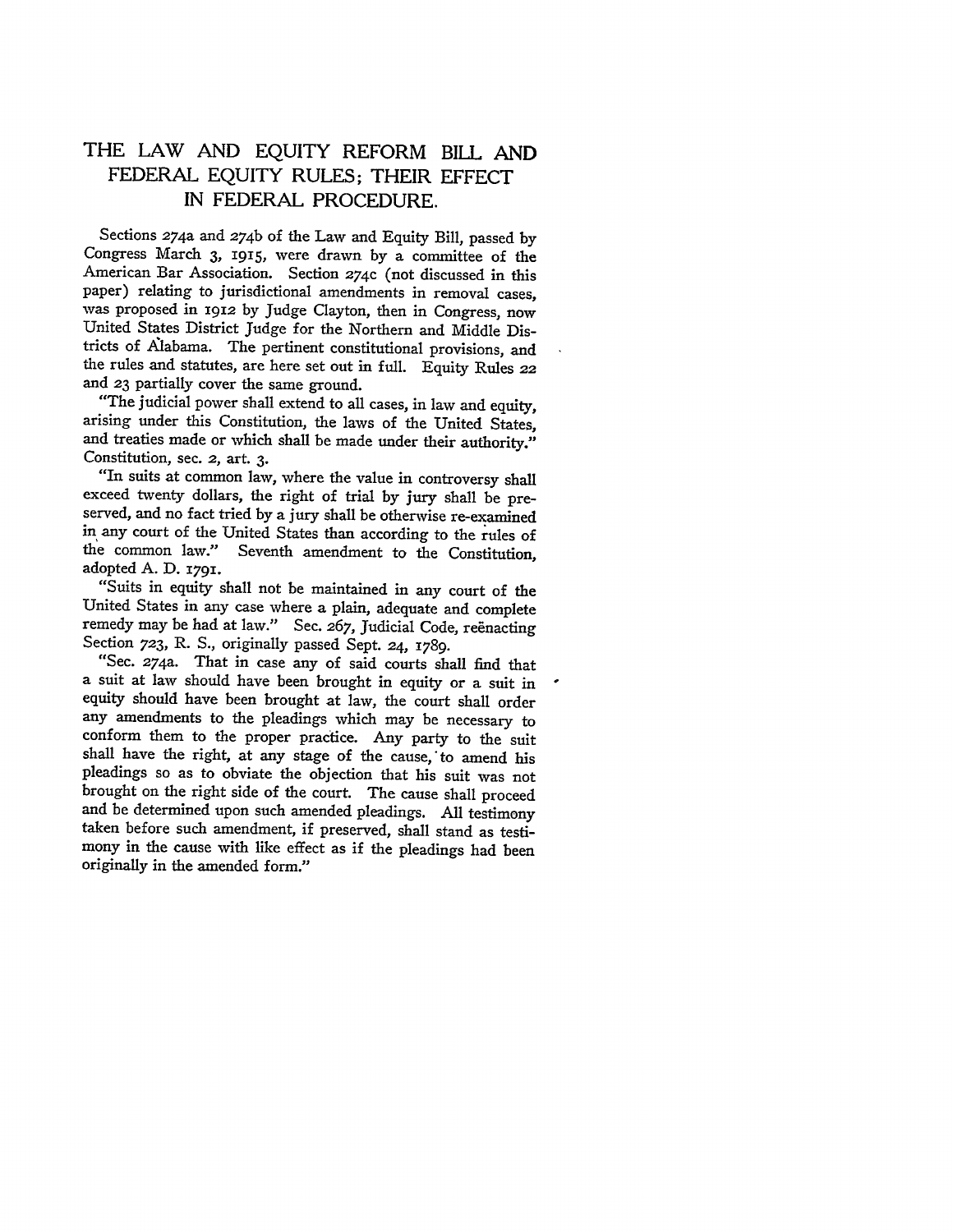"Sec. 274b. That in all actions at law equitable defenses may be interposed **by** answer, plea, or replication without the necessity of filing a bill on the equity side of the court. The defendant shall have the same rights in such case as if he had filed a bill embodying the defense of seeking the relief prayed for in such answer or plea. Equitable relief respecting the subject matter of the suit may thus be obtained **by** answer or plea. In case affirmative relief is prayed in such answer or plea, the plaintiff shall file a replication. Review of the judgment or decree entered in such case shall be regulated **by** rule of court. Whether such review be sought **by** writ of error *dr* **by** appeal the appellate court shall have full power to render such judgment upon the records as law and justice shall require." Act of March 3, **1915, U. S.** Compiled Statutes, secs. 125ia, 125ib, 38 **U. S.** Stat. at Large, **956.**

"If at any time it shall appear that a suit commenced in equity should have been brought as an action on the law side of the court, it shall be forthwith transferred to the law side and be there proceeded with, with only such alteration in the pleadings as shall be essential." Equity Rule 22, promulgated Nov. 4, **1912.**

"If in a suit in equity a matter ordinarily determinable at law arises, such matter shall be determinable in that suit according to the principles applicable, without sending the case or question to the law side of the court." Equity Rule *23,* Nov. 4, 1912.

The seventh amendment and the act of 1789 (sec. 267) may be regarded as contemporaneous provisions, since the amendment was submitted to the states about the same time as the adoption of the statute. The latter has been regarded by the courts as having for its main object the preservation of the right of trial by jury in common law cases.<sup>1</sup> The seventh amendment is in force in all the organized territories.2

The general purpose and spirit of these provisions is plain'. Plaintiff is not to be turned out of court because he has misconceived the nature or form of his action; that arbitrary and unjust rule has been swept away. It is true that plaintiff might get some benefit from the doctrine of waiver, under certain conditions, but that doctrine was never carried to its logical extent,

*<sup>&#</sup>x27; Green v. Turner, 98* Fed. 756.

*<sup>2</sup>Kennon V. Gilmer,* 131 **U. S.** 22, **28,** *9* Sup. Ct. 696, **33** L. ed. iiO; *Thompson v. Utah,* **170 U. S.** 343, 18 Sup. Ct. 62o, **42** L. ed. io61; *Dill v. Ebey,* infra.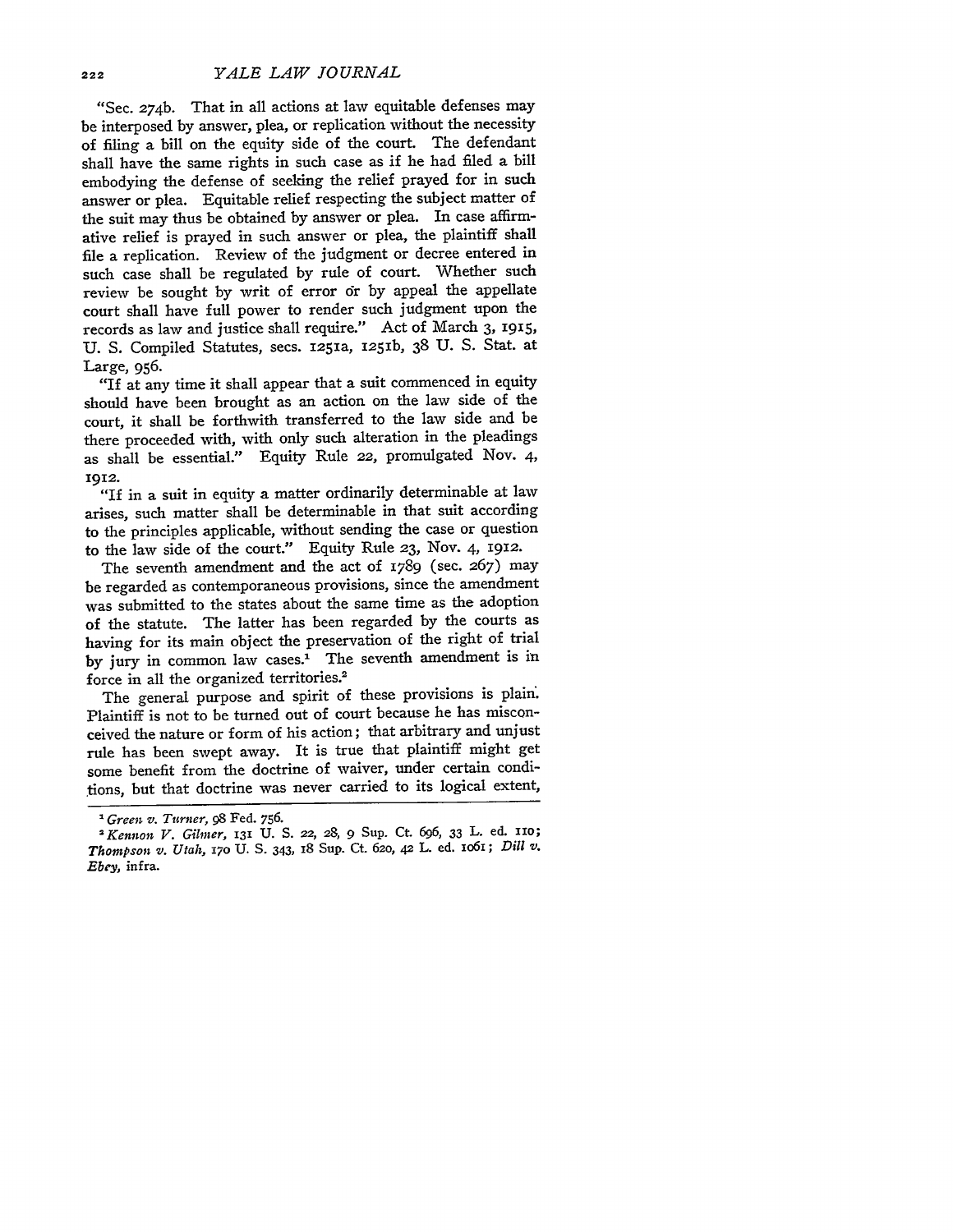and afforded only partial relief, as will be seen further on. Whether full relief will result from the new statute depends entirely on the liberality or strictness to be applied by the courts.

Two important questions arise under the new practice, **(i)** Whether the cause of action may be changed by amendment after the statute of limitations has run, from equity to law, or  $vice versa;$  (2) How far the present rules as to waiver have been modified. The situation may be illustrated by cases taken from the former practice: An insurance company held a mortgage against one Schurmeir. The latter died, and administration was taken out. The probate court allowed six months to file claims, and the state statute permitted the time to be extended, by application showing equitable reasons within twelve months thereafter. After the six months had expired, but within the additional twelve months, the company obtained a deficiency judgment on its mortgage claim. It might then have applied either in the probate court or the federal circuit court (the latter having jurisdiction by diverse citizenship) on the equity side, for an extension of time and leave to file. Instead of taking this course it commenced an action at law in the federal court, after such suit was barred by the six months limit. After its complaint had been twice dismissed by the circuit court of appeals application was made to transfer the case to the equity side, to amend, and apply for an extension of time to file. The right to do this was finally sustained, one of the three judges dissenting on the ground that the amendment changed the cause of action after the statute had run.' As the Supreme Court had held in *Union Pacific Railway v. Wyler'* that amendments changing the cause of action are not allowable after limitation run, the Schurmeir case stands on narrow ground. But section 274a provides that "any party to the suit shall have the right, at any stage of the cause, to amend his pleadings so as to obviate the objection that his suit was not brought on the right side of the court." This is broad and explicit, and the statute liberally remedial.

*Schurmeier v. Connecticut Mutual,* 124 Fed. 865, 6o **C. C. A. 51; 37** Fed. *42, 69* **C. C. A.** 22; **171** Fed. 1, **96 C. C. A.** io7. The discussion by Judge Hook, who wrote the majority opinion, and Judge Sanborn, dissenting, is clear and full.<br> **a i**<sub>58</sub> U. S. *285*, *I*S Sup. Ct. 877, 39 L. ed. 983. This decision is consider-

ably limited in *Mo., Kan. & Tex. Ry. v. Wulf,* **226** U. S. **570, 33** Sup. Ct. r35, **57** L. ed. **355.**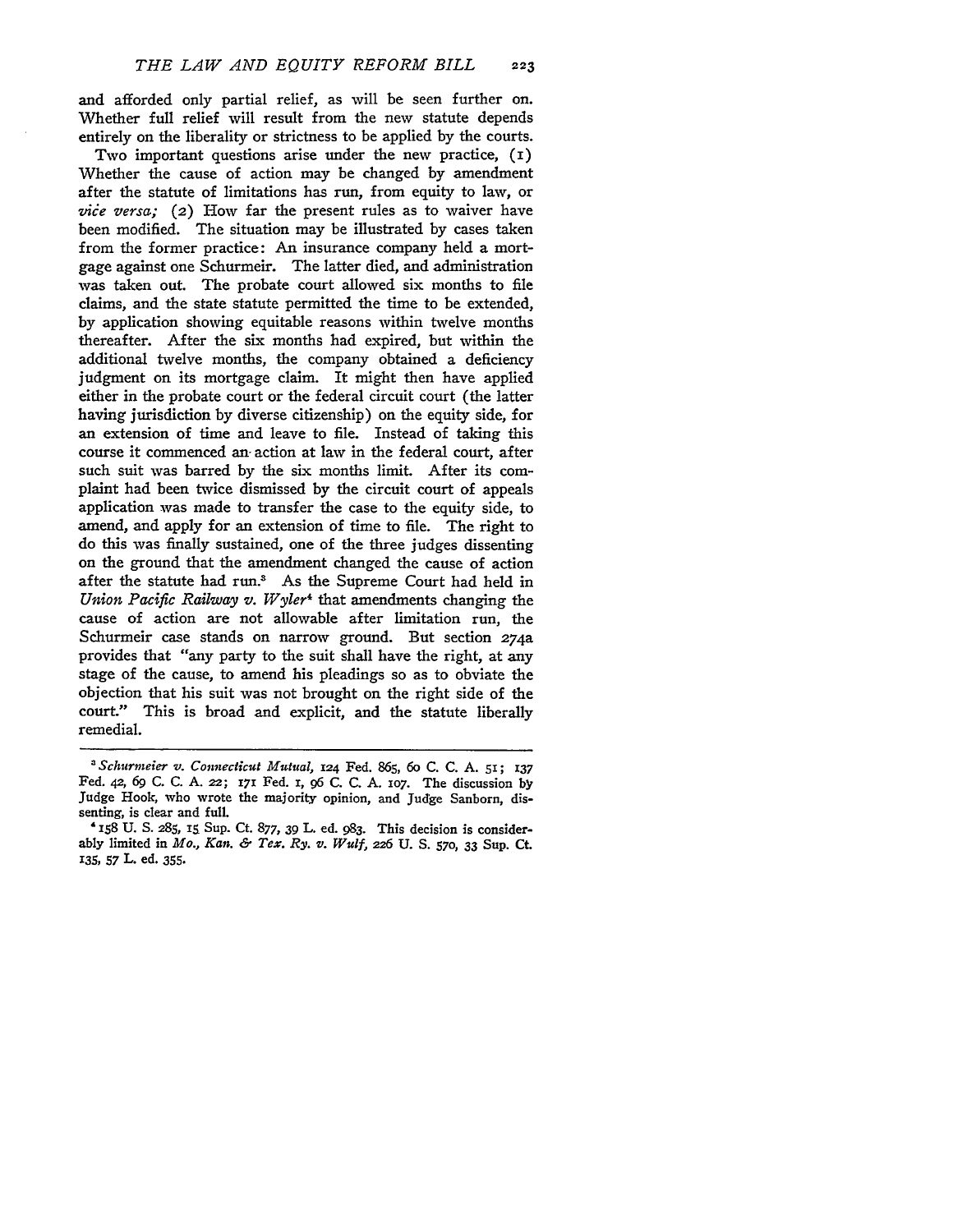In respect to the effect of the Law and Equity Bill on the doctrine of waiver of the right to the legal remedy by defending in equity, or *vice versa,* an extreme situation may be referred to, one often met in the federal decisions, that of equitable ejectment.<sup>5</sup> A bill to quiet title is filed by one out of possession against one in possession, these facts appearing on the face of the bill. Ejectment is the proper remedy; equity has no jurisdiction, and defendant has a constitutional right to a jury trial. Issue is joined without objection. The proof consists entirely of written instruments, no question of fact for a jury being presented, and there is a decree for plaintiff. On appeal defendant for the first time raises the question of adequate remedy at law. Under the practice prevailing before the new rules and statute the appellate court would have ordered a dismissal<sup>6</sup> because equity had no jurisdiction. If ejectment had been brought the parties might have waived a jury trial, and in any event there was nothing for a jury to try. The same judge would have tried the case, and in substantially the same way; but because plaintiff had misconceived his remedy dismissal was the only alternative. No matter of substance was involved, but plaintiff must go out of court on a pure technicality. Meanwhile the statute of limitations might have run, so that plaintiff was deprived of all remedy whatsoever. If the Law and Equity Bill shall be construed to require an amendment in such case (instead of a dismissal), and to change the practice to that extent only, not much will have been gained. But it seems that the courts will be inclined to extend this remedial legislation to matters of substance, and give it the full beneficial effect to which it seems to be entitled.<sup>6a</sup>

## WAIVER **OF THE RIGHT TO A TRIAL AT** LAW.

A proper consideration of the question whether the ddctrine of waiver is affected by the remedial legislation in question makes it necessary to determine just how far the federal courts have heretofore applied that doctrine to equity cases in which there was, or was claimed to be, an adequate remedy at law, and to cases at law when the proper remedy was an equitable

*<sup>6</sup>Lewis v. Cocks* and *Hicks v. Babin,* infra.

*<sup>&</sup>quot; Reynes v. Dumont,* **130 U. S.** 354, 9 Sup. Ct. 486, **32** L. ed. 934; *Singer S. M. Co. v. Benedict,* 229 **U. S.** 481, **33** Sup. **Ct.** 942, 57 L. ed. 1288.

*<sup>&#</sup>x27;a United States v. Illinois Surety Co.* and *Dill v. Ebey,* both fully stated on a later page. *Schurmeier v. Connecticut Mutual,* supra.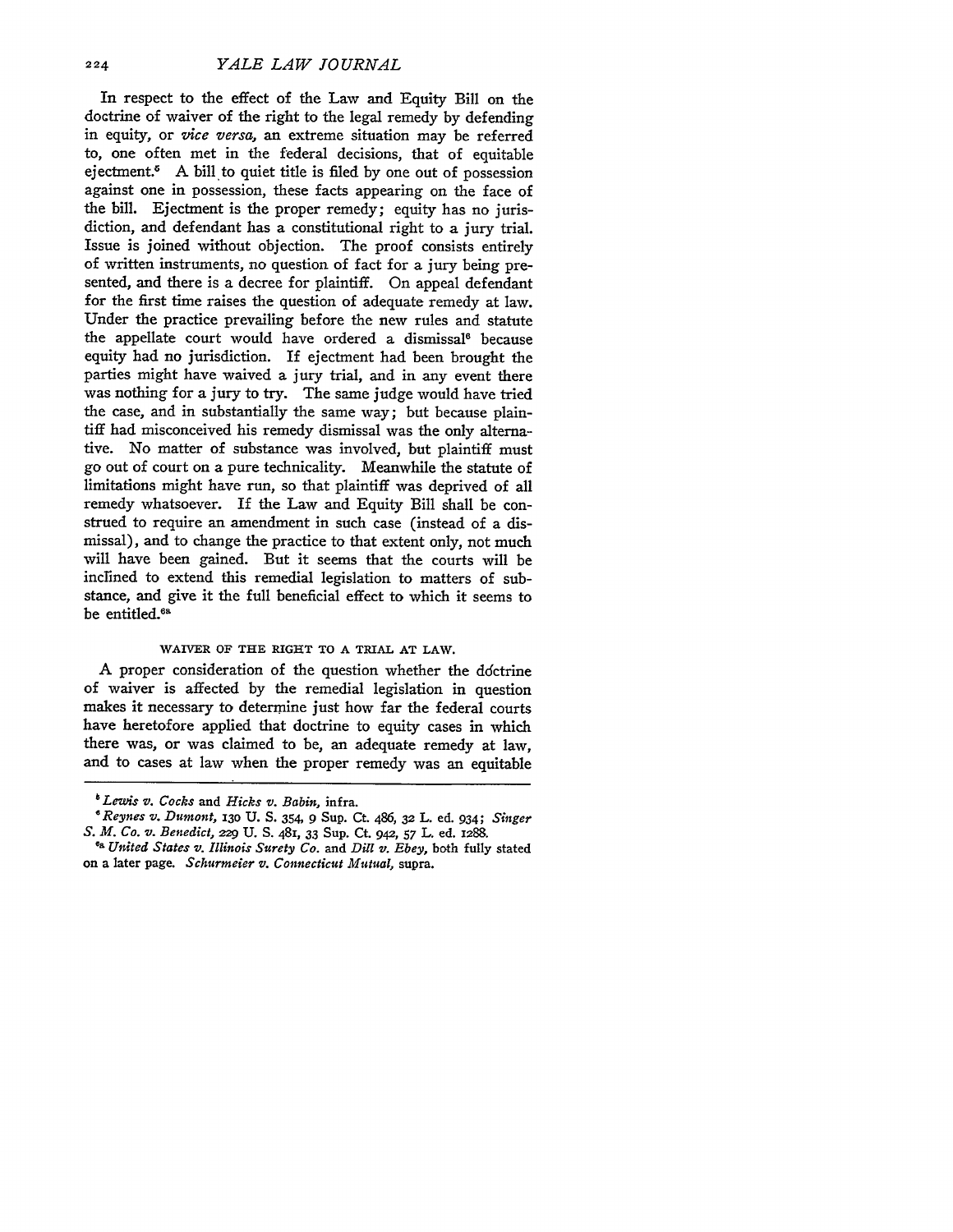one. There are a very large number of decisions on the subject, only the more important ones being here referred to.

The general and rather indefinite rule on the subject has been that there is no waiver in cases lying outside the equity jurisdiction, but in those belonging to the class over which equity has jurisdiction the objection that the remedy at law is adequate is waived unless taken at an early stage, **by** motion, suggestion, plea or answer, or unless the court takes notice of the defect, **by** action *sua sponte.*

Actions to recover the possession of land in the occupation of the defendant are essentially legal in character, having no equitable feature whatever, and there can therefore be no waiver **by** failing to raise the question. The court may at any time, upon its own motion, take notice of the objection and dismiss the suit.7 If the court as an equitable tribunal is not competent to grant the relief sought, and as such is without jurisdiction of the subject matter, there can be no waiver.<sup>8</sup>

**A** like rule has been applied to cases where plaintiff's demand is for money damages, either contract or tort, apart from some recognized ground of equity jurisdiction, such as trust or **accounting.<sup>9</sup>**

*8Brown v. Lake Superior Iron Co.,* **134 U. S. 530, 1o** Sup. Ct. *604,* **33** L. ed. **o2i,** a case of a creditors' suit brought without first having exhausted the remedy at law. **A** waiver was held to exist.

*'Brown v. Fletcher, 2o6* Fed. 46!, **124 C. C. A. 367, 2d** Circuit, a suit to recover a fund from a testamentary trustee. **A** leading case is *Scott v. Neely,* **i4o U. S.** iO6, **ii** Sup. Ct. **712,** 35 L. ed. **358,** where it is said:

**"All** actions which seek to recover specific property, real or personal, with or without damages for its detention, or a money judgment for breach of a simple contract, or as damages for injury to person or property, are legal actions, and can be brought in the federal courts only on their law side. Demands of this kind do not lose their character as claims cognizable in the courts of the United States only on their law side, because in some state courts, **by** virtue of state legislation, equitable relief in aid of the demand at law may be sought in the same action. Such blending of remedies is not permissible in the courts of the United States."

**<sup>&#</sup>x27;A** leading case is *Lewis v. Cocks,* **23** Wall. 466, **23** L. ed. *70,* one of equitable ejectment, in which it was also alleged that defendant had practiced a gross fraud upon plaintiff, which was not proven. Another like case often approved is *Hipp v. Babin, ig* How. **271, 15** L. ed. **633,** where plaintiff sued in equity to recover the possession of land, with an account of the rents and profits. The court held that it was the universal practice to dismiss bills grounded on a merely legal title, where there was no allegation as to partition, equitable accounting, discovery, or multiplicity **of** suits.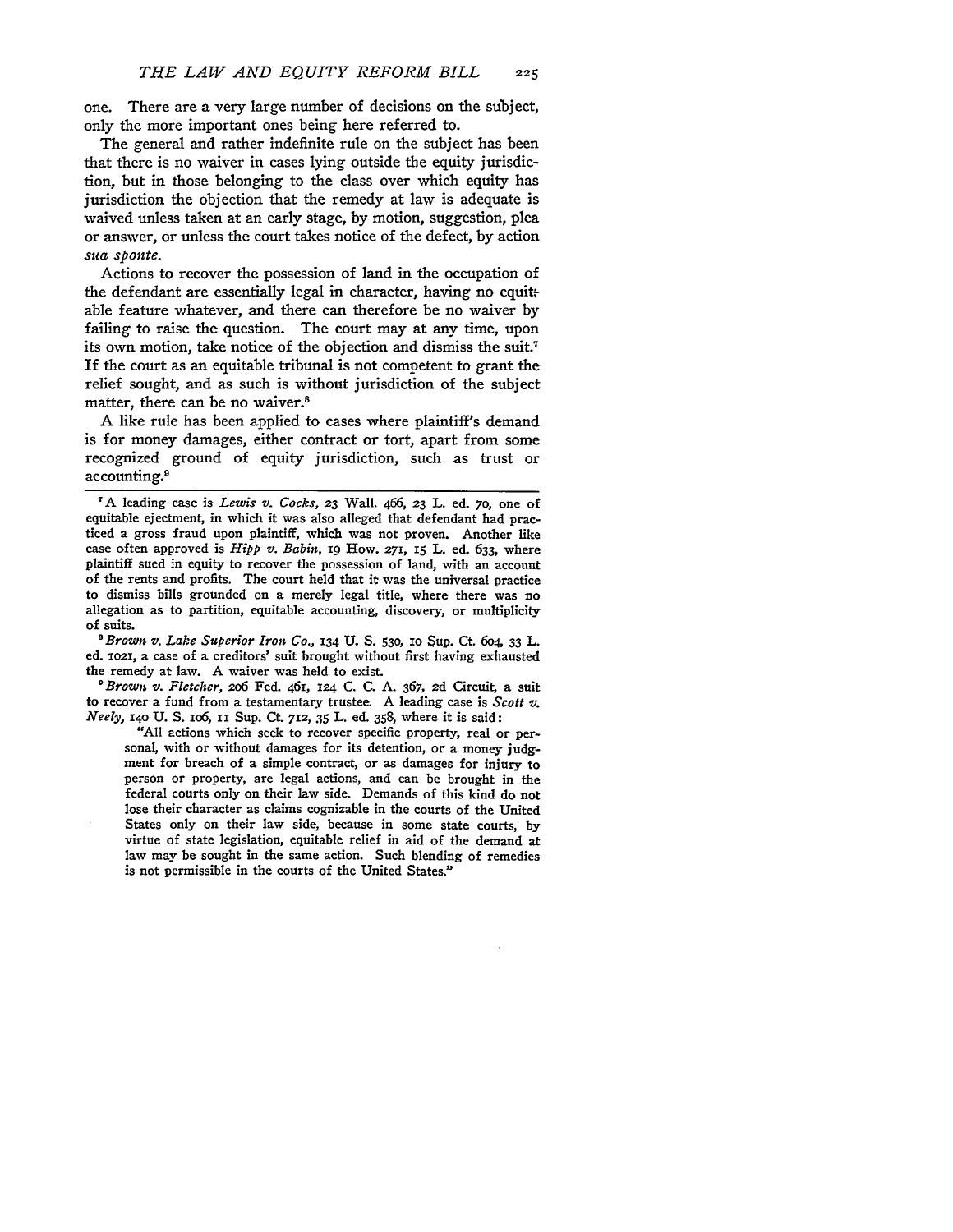Suits for patent infringement may be brought in equity while the patent is still in force, for an injunction and account of profits, and at law either before or after the patent has expired, for damages. If the patent is about expiring an equity suit may be begun if there be time to obtain a temporary injunction according to the rules and practice of the court; otherwise the suit should be at law. As to suits brought before expiration the objection of an adequate remedy at law is waived if not raised at the outset.10 If the recovery of damages and profits is the real object of the suit, the prayer for injunction being merely a subterfuge, the case will be transferred to the law docket under Rule **23.11**

In other cases also, injunction suits may be brought where equity gives no remedy, as in the case of unconstitutional taxation, unless irreparable injury or other distinct ground of equitable jurisdiction appears. Therefore there is no waiver, and the objection may be made for the first time in the- appellate court.<sup>12</sup>

In contrast with the decisions referred to there is another class in which the subject matter is of a kind over which equity has general jurisdiction, but where plaintiff has an adequate remedy at law. Such cases generally fall within the concurrent jurisdiction, where the right or estate of plaintiff, and the remedy, are both legal, but such remedy is not a full, adequate and complete one.<sup>13</sup> In this class the rule has been that while

*' Goldschmidt Thermit Co. V. Primos Chemical Co.,* **216** Fed. 382. This suit was before the District Court again **(225** Fed. 769) and the rule of practice in patent cases, as modified **by** the Equity Rules, fully discussed by Judge Dickinson.<br><sup>12</sup> As the entire record failed to show complainant entitled to any

injunction the decree was reversed on appeal. *Allen v. Pullman's Pal. Car Co.,* 139 **U. S.** 658, *I* Sup. Ct. *682,* 35 L. ed. **303;** *Singer Sewing M. Co. v. Benedict,* 229 **U. S.** 481, 33 Sup. Ct. 942, 57 L. ed. 1288.

<sup>13</sup> A good illustration is contribution among co-sureties, where one has paid more than his share. Having paid out money at the instance of his co-sureties, his right to reimbursement is legal, as well as his right to sue each of them in assumpsit. But such remedy is not so prompt and efficient as an equitable suit for contribution.

*<sup>&</sup>quot;Clark v. Wooster,* iig **U. S. 322,** 7 Sup. Ct. 217, **30** L. ed. 392. An equity suit for damages and profit brought after the patent expires, but where no objection is raised until the case is reached on appeal, is a good test of the question whether there must be a reversal under the new rules and law of 1915. The question does not often come up, because the objection is generally raised at the outset. The leading case on the jurisdiction is *Root v. Lake Shore & Mich. Cent. Ry. Co., 105* **U. S.** 189, **26** L. ed. **975.** The Allen case, cited below, was a reversal under similar circumstances.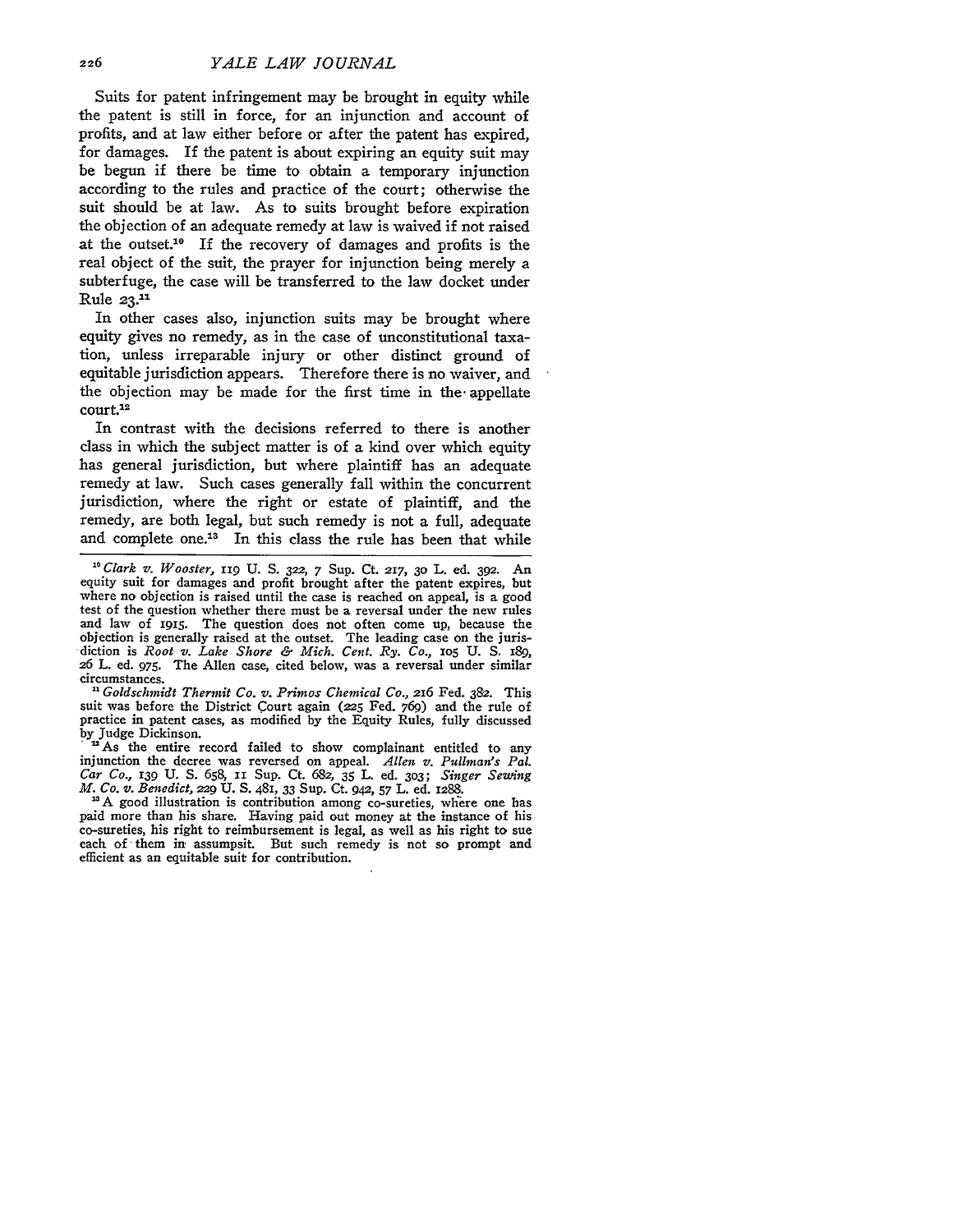the court for its own protection might prevent matters properly cognizable at law from being drawn into chancery at the pleasure of the parties interested, yet where the subject matter belonged to a class over which a court of equity had jurisdiction, and the objection was not made until the hearing on appeal, 14 or until the hearing in the trial court,<sup>15</sup> the court would apply the rule of waiver.

This rule obviously has no application to suits which cannot be maintained under any circumstances, such as ejectment on an equitable title, judicial enforcement of a ministerial or legislative function, such as levying or collecting taxes, or making rates for transportation, or for furnishing light or power. In such cases either a bill in equity or complaint or declaration at law is bad on its face,<sup>16</sup> and may be dismissed at any stage. Equity Rule **23** has no application to. a bill in equity stating no cause of action in equity. $17$ 

<sup>15</sup> In the earlier cases the waiver rule was generally applied only in appellate courts. In 1889 Judge Blatchford dismissed a suit on the hearing where the bill disclosed no right to sue in equity. *Mills v. Knapp.* <sup>39</sup> Fed. **592.** In *Dederick v. Fox* **(C.** C.), **56** Fed. 714, a similar rule was decided. There seems to be no good reason why a trial court should hot apply the rule, when the objection is not made until final hearing. *Waite v. O'Neil,* **72** Fed. 348.

**' A** leading case of equitable ejectment is *Fussell v. Gregg,* **113** U. S. **550,** 5 Sup. Ct. 631, 28 L. ed. **993,** where it was decided that a bill to recover possession of land, based on an equitable title under a state land warrant was insufficient. Plaintiff must get in the legal title and then sue at law. Among the taxing cases are *Rees v. City of Watertown,* **<sup>19</sup>** Wall. **107,** 22 L. ed. **72;** *Thompson v. Allen' County,* 115 **U. S.** 55o, 6 Sup. Ct. **14o,** 29 L. ed. 472; *Street Grading District v. Hagadorn,* 186 Fed. **451,** io8 C. C. A. *429,* 8th Circuit, and *Preston v. Sturgis Milling Co.,* 183 Fed. **i, lo5** C. C. A. **293.** The following decisions illustrate the distinction between judicial and legislative power: *Atchison, T. & S. F. R. Co. v. Denver & IV. 0. R. Co.,* 11o U. **S.** 682, 4 Sup. Ct. 192, 28 L. ed. **297;** *Express Cases,* 117 U. S. **I,** 6 Sup. Ct. 628, 29 L. ed. 791; *Prentis v. Atlantic Coast Line,* 211 U. **S.** 210, 226, 29 Sup. Ct. 68, 53 L. ed. **15o;** *Cumberland T. & T. Co. v. United Electric R. Co., 42* Fed. **273, 12** L. R. A. *544; Peoria Water Works Co. v. Peoria Ry. Co.,* 181 Fed. **99o,** ioo4. **Of** a similar nature in this respect are suits to set aside a will or its probate, unless authorized by local law. *Broderick's Will,* **21** Wall. **503,** 22 L. ed. 5o9; *Beyer v. LeFevre,* 186 U. **S.** 114, **22** Sup. Ct. 765, 46 L. ed. **io8o.**

<sup>17</sup> So held in a suit to establish a mechanic's lien in which the complaint or bill was insufficient on the merits. *Lindon Itiv. Co. v. Houstain Bros. Co.,* **221** Fed. 178, **-** C. C. **A. -.**

*<sup>1</sup> 4 Reynes v. Dumont,* **13o U. S.** 354, 395, 9 Sup. Ct. 486, **32** L. ed. 934; *Tyler v. Savage,* **143 U. S.** 79, 97, 12 Sup. Ct. 304, 36 L. ed. **82;** *Southern Pac. R. Co. v. United States,* 2oo **U. S.** 341, 26 Sup. Ct. 296, 5o L. ed. **507.**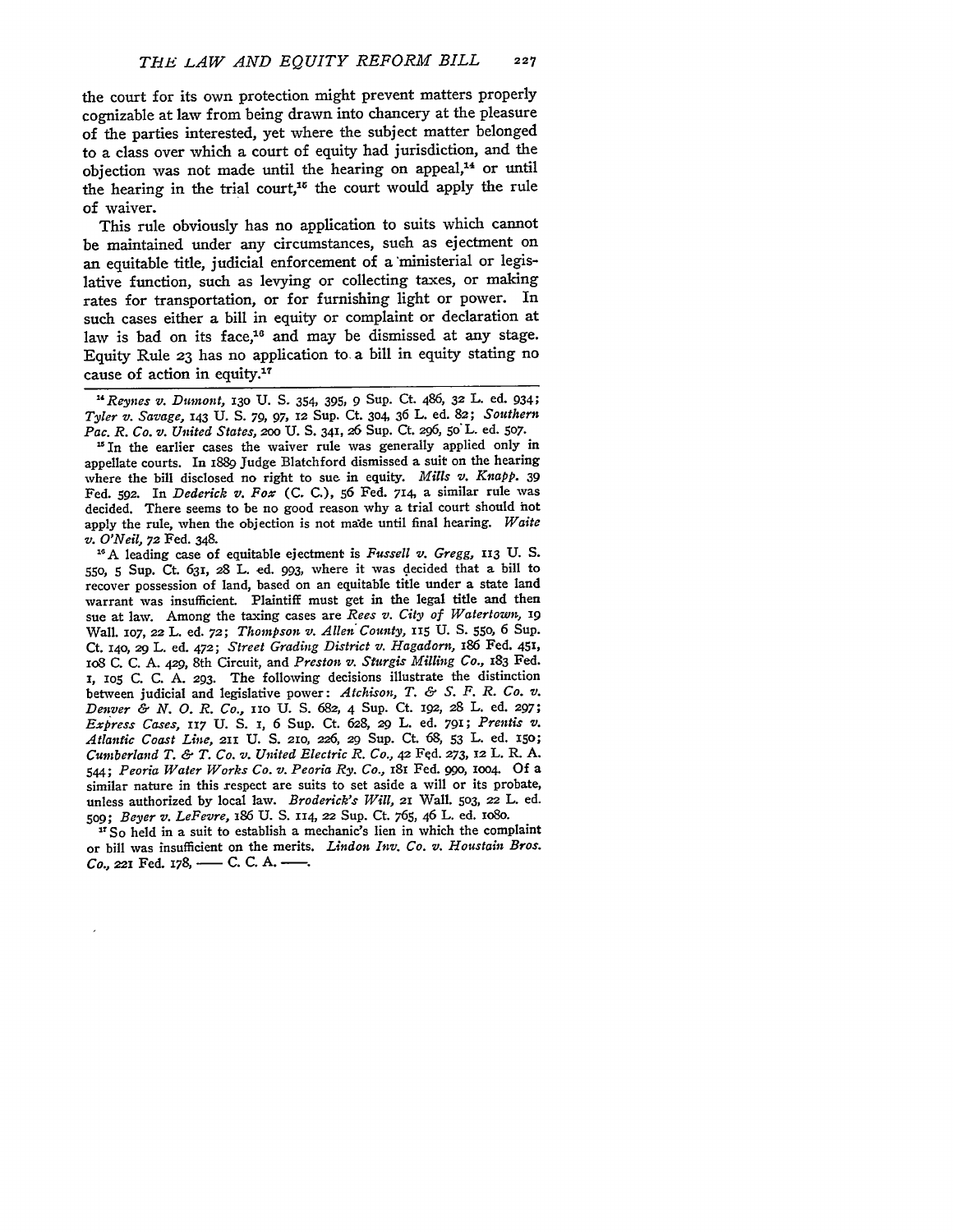It has also been decided that a suit brought on the law side which should properly have been on the equity side may be rightfully dismissed, or remanded for amendment under the Law and Equity Bill<sup>18</sup> or under the preexisting law, as in the Schurmeier case.

Before the change made **by** the rules and the Law and Equity Bill equitable defenses were sometimes sought to be enforced in actions at law, as where plaintiff in a personal injury suit attempted to show that a release of damages made **by** him was invalid for unfairness, fraud, or want of his capacity. The same rule of waiver was applied as in the cases before discussed.<sup>19</sup> Equitable defenses affecting the right of possession may be shown in ejectment because it is a possessory action.<sup>20</sup>

The same court, in a suit at law brought on a bond given under the federal public improvement statute, held that the issues could be determined as well in a court of law as in equity, where the trial was **by** jury, but the jury had been discharged **by** the court because both parties had moved for a directed verdict, thereby asserting that there was no disputed question of fact. The trial judge made a full finding of facts, which were undisputed. It was of no practical importance whether a court of law or equity was the proper form, as there was little or nothing for a jury out jurisdiction, the ordinary rule of waiver was also applied. *United* States v. Illinois Surety Co., **-** Fed. **-** , **-** C. C. A. **-** , 7th Circuit.

*<sup>19</sup>Union Pac. R. Co. v. Harris, 63* Fed. 8oo, **12 C. C. A. 598;** *Union Pac. R. Co. v. Whitney,* **198** Fed. 784 , **117 C. C. A. 392,** 8th Circuit. These were cases of such fraud or incapacity as rendered the release not merely voidcases of such fraud or incapacity as rendered the release not merely voidable but void. They were not cases of consent procured by fraud. In Standard Portland Cement Corp. v. Evans, 205 Fed. 1, 125 C. C. A. 1, it was decided that the equitable defense of fraud in procuring the corporate assent to a contract could not be set up in an action at law on the contract, and that jurisdiction of such a defense could not be conferred by consent or waiver. See *Columbia Digger Co. v. Rector*, 215 Fed. 618.

*" Dickerson v. Colg ove,* **IOO U. S. 578, 25** L. ed. 618.

*<sup>8</sup>Smith v. American Nat. Bank,* **89** Fed. **8,32, 32 C. C. A. 368,** 8th Circuit; *Illinois Surety Co. v. United States*, **-** Fed. **-**, **-** C. C. A. **-** , 7th Circuit. The latter was a suit at law brought on a bankruptcy depositary bond given under section 61 of the Bankrupt Act. Section **5oh** of the act provides for suit on such bonds in the name of the United States for the use of any interested person. It was decided that such remedy is necessarily an equitable one in case of a failure of the bank, in which all beneficiaries can be brought in and bound **by** a single decree. If each benefit, "the possible diversity of opinion as to what that share is might result either in subjecting the defendant to judgments in excess of the penalty or in defeating the just claims of the later litigants." **A** judgment at law for the full penalty and interest was xeversed, and remanded with leave to amend and proceed under sec. 274a.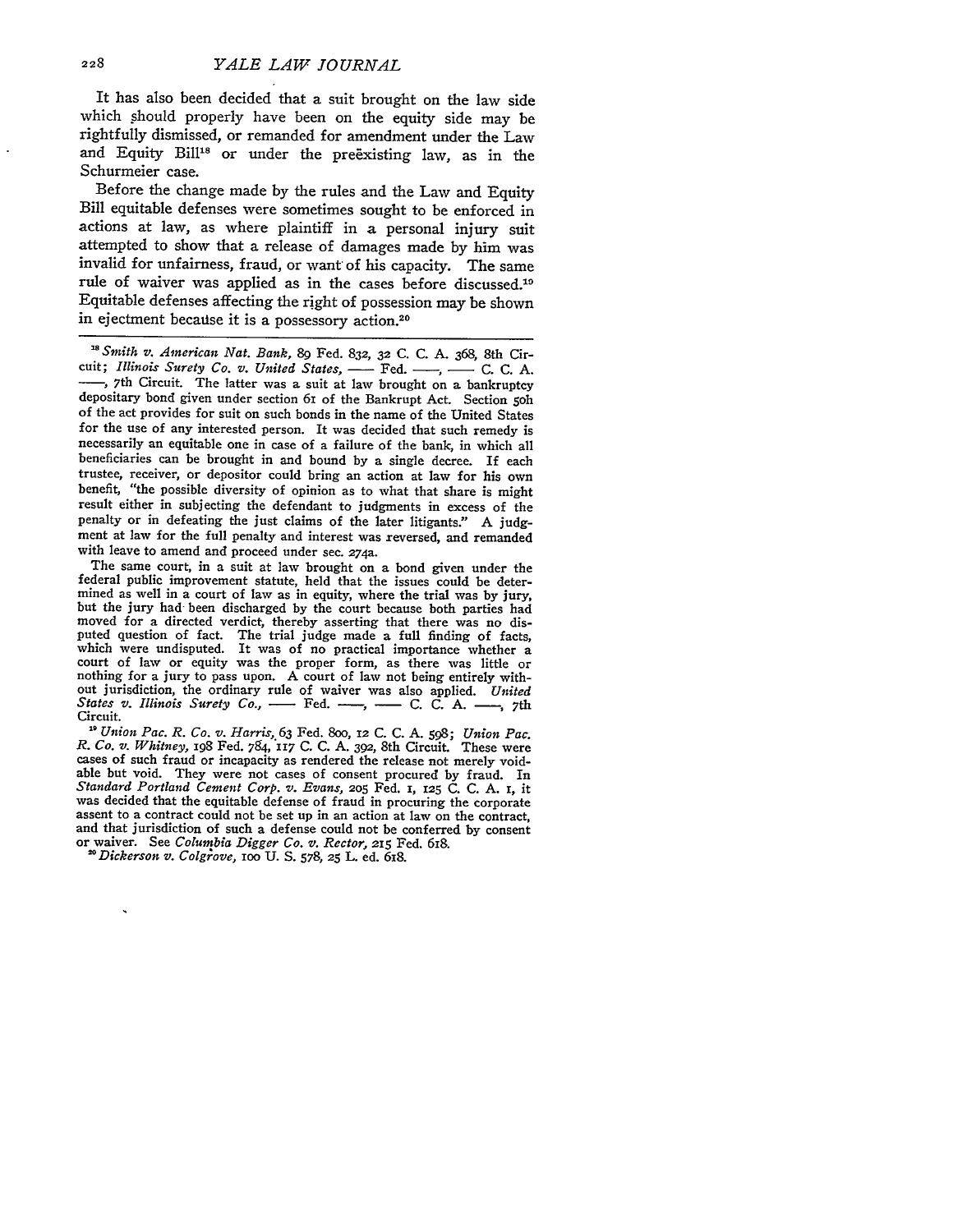Though many other cases might be cited on waiver it is thought the foregoing accurately presents the scope of the rule as heretofore applied in the national courts.

So far as the remedial rules under consideration have come before the courts they have been liberally construed, as has been seen. It would seem that the doctrine of waiver should be considerably extended, and made to apply to every case where the parties have, **by** not claiming it, waived the constitutional right to a jury trial, especially when there are no disputed facts, as in *United States v. Illinois Surety Co.,* above stated. The following decision of the Supreme Court is fully stated, and is particularly referred to because of its discussion of the effect of the adoption **by** Congress of the state code system of procedure, and what constitutes waiver of a jury trial:

In the case of *Dill v. Ebey*,<sup>21</sup> a judgment of the Supreme Court of Oklahoma was under review. The suit was originally brought on the equity side of the United States Court for the Western District of Indian Territory to recover an unpaid stock subscription. Defendant raised the question of adequate remedy at law **by** demurrer, and that he was **by** the Constitution entitled to a jury trial. The demurrer was overruled in the federal court, and defendant properly saved an exception. Before any further proceeding in the case the state of Oklahoma was organized from the Indian and Oklahoma territories, and the case was thereupon transferred to the state district court for the proper county. Defendant then filed an answer to the merits, alleging that he had paid his subscription. Judgment having been rendered against him, he moved for a new trial on the ground that he was entitled to a jury trial, which he asserted had not been waived. This motion being denied, defendant appealed to the Oklahoma Supreme Court, renewing there his objections as to adequate remedy at law and the right to a jury trial. The contentions were overruled, and the judgment affirmed, and then taken to the United States Supreme Court for review.

The same questions were presented in the Supreme Court, it being assumed that the Enabling Act and Oklahoma constitution preserved to defendant all rights asserted in the case while it was in the territorial court. As to the question of adequate remedy at law it was decided that the statute of Arkansas governed that practice, and not section **723** of the federal statutes,

**<sup>=</sup> 229 U. S.** *i99,* **33** Sup. Ct. **620, 57** L. ed. 1148.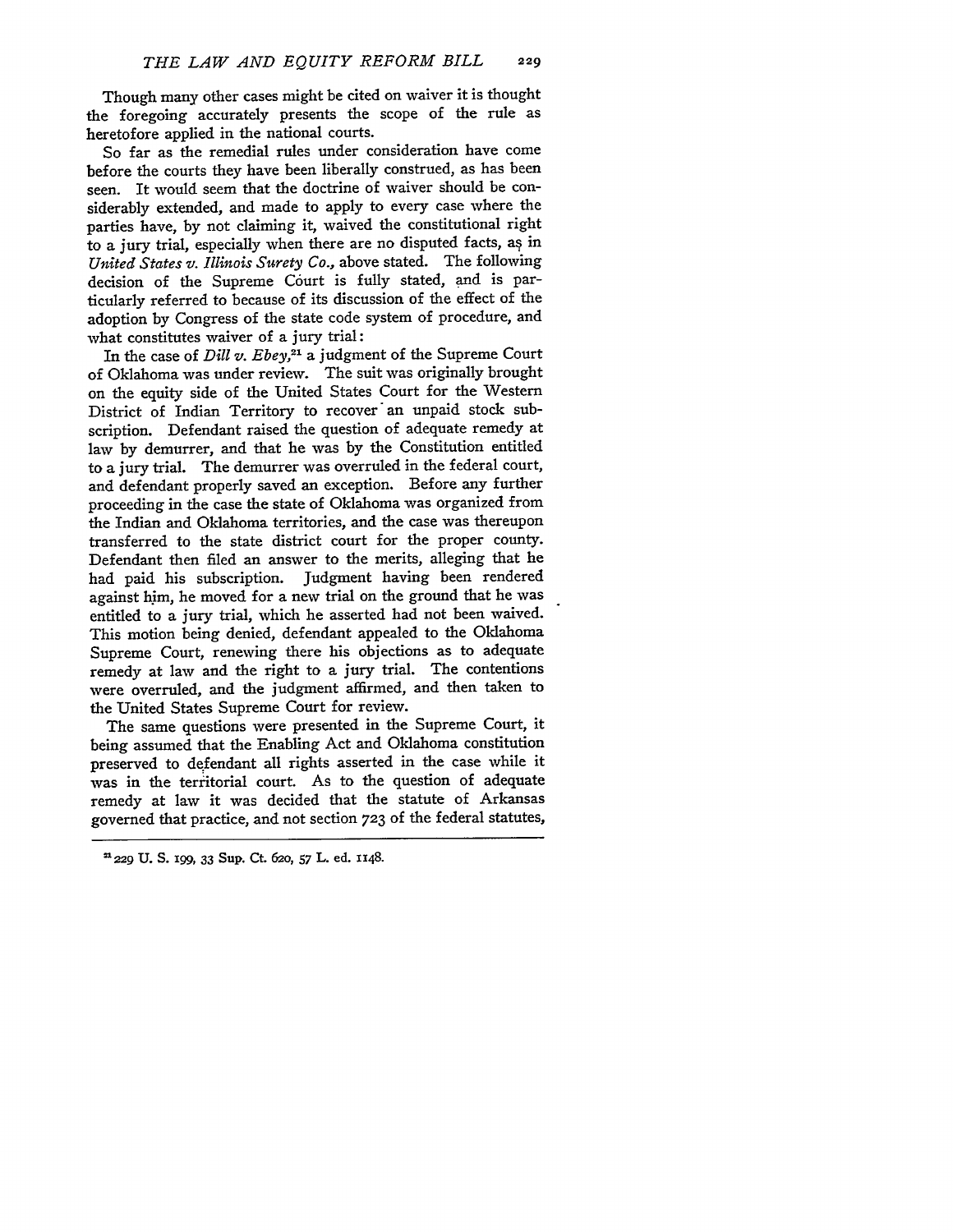for the reason that the act of Congress by which the territorial federal court was created provided that its practice, pleadings and forms of proceeding should conform to those in like causes in Arkansas. That state had adopted the Code of Procedure.

A later act of Congress specially provided that the chapter of the Arkansas code relating to pleadings and practice should be in force in the Indian Territory. This chapter contains the usual code provisions abolishing forms of action, providing for a single form of action, which should be either legal or equitable, and that *"An* error of the plaintiff as to the kind of proceedings adopted shall not cause the abatement or dismissal of the action, but merely a change into the proper proceedings by an amendment in the pleadings, and a transfer of the action to the proper docket." (It will be seen that this is substantially the same provision as that of the Equity Rules and statute of **1915.)** By another part of the chapter so adopted a defendant might demur for *want of jurisdiction* of person *or subject matter,* and that the complaint did not state a cause of action. The Supreme Court say: "We hold that if the demurrer may be deemed an assertion by the defendant of a right under § **723,** Rev. Stat., to have the case determined *in equity* (sic), yet that section was so plainly inapplicable to the practice in the territorial court that no substantial federal question is raised, such as would warrant a review here under § **709,** Rev. Stat."

It was also held that the right to a jury trial, if it ever existed, was waived by the demurrer in the state court, which was an admission of the facts pleaded. "Indeed," say the court, "since a demurrer has the necessary effect of admitting the facts alleged in the complaint, a demand for a trial by jury is quite incongruous, for a jury has no function to perform when the facts are admitted." Finally it was decided that no federal question was properly raised; and the writ of error was dismissed.

Rule **23,** providing that a matter ordinarily determinable at law arising in an equity suit shall be determined therein without sending the matter to the law side, does not authorize the joinder of legal and equitable causes of action in the same bill, especially in view of Rule 26, authorizing the joinder of equitable causes only.<sup>22</sup>

*<sup>&#</sup>x27;Bucyrus Co. v. McArthur, 219* Fed. 266, deciding also that Rule **23** obviously relates "only to auxiliary matters of legal cognizance which may arise in the determination of an equity cause."